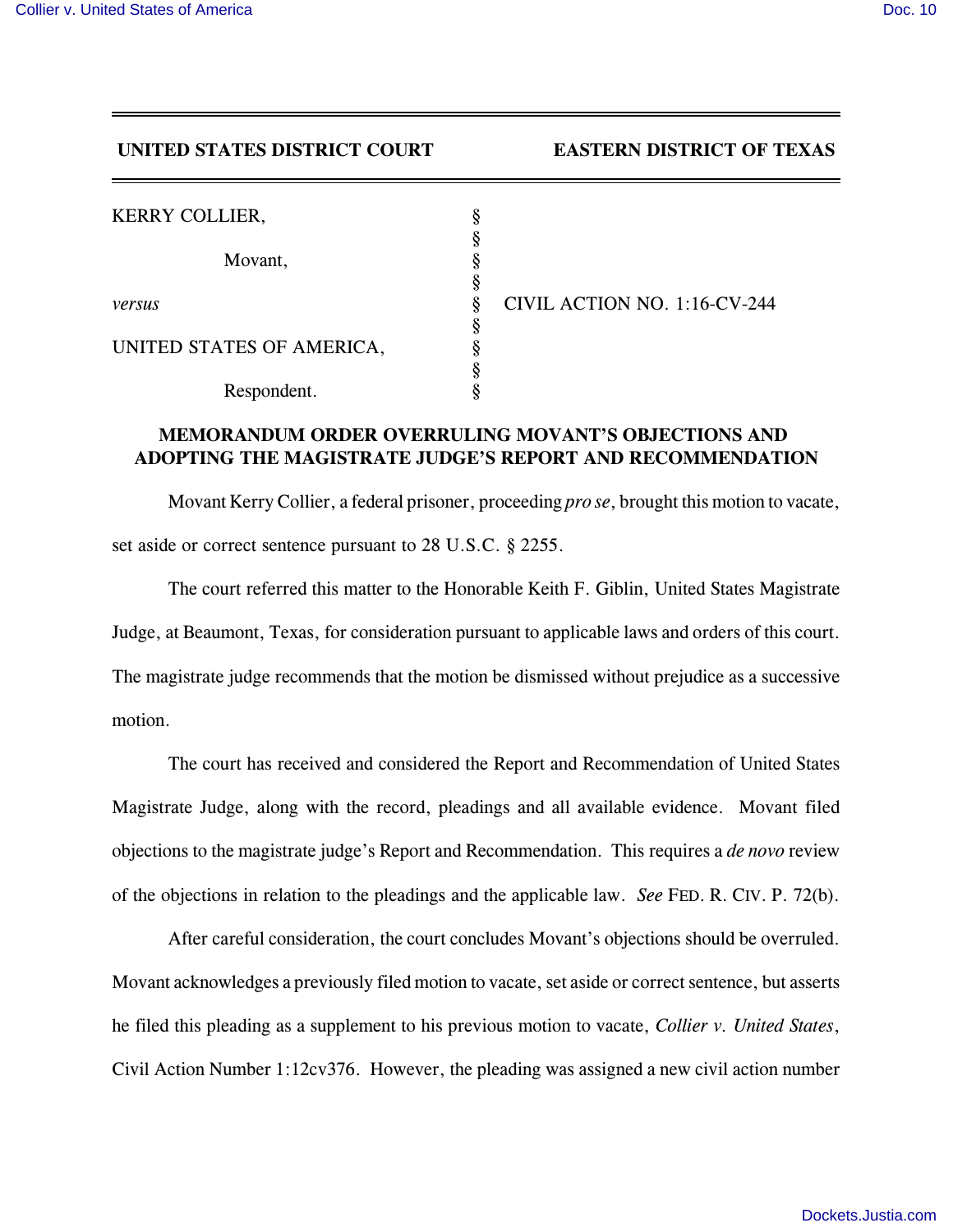and filed as a new motion to vacate. A review of the docket activity in Civil Action Number 1:12cv376 reveals Movant filed a motion for reconsideration in that case. The motion to vacate has been reinstated on the court's active docket and is currently pending before this court. Accordingly, Movant should file his amended claims in Civil Action Number 1:12cv376, styled *Collier v. United States*. Therefore, Movant's objections should be overruled, and this action should be dismissed without prejudice.

Furthermore, the movant is not entitled to the issuance of a certificate of appealability. An appeal from a judgment denying a motion under section 2255 may not proceed unless a judge issues a certificate of appealability. *See* 28 U.S.C. § 2253; FED. R. APP. P. 22(b). The standard for granting a certificate of appealability, like that for granting a certificate of probable cause to appeal under prior law, requires the movant to make a substantial showing of the denial of a federal constitutional right. *See Slack v. McDaniel*, 529 U.S. 473, 483-84 (2000); *Elizalde v. Dretke*, 362 F.3d 323, 328 (5th Cir. 2004); *see also Barefoot v. Estelle*, 463 U.S. 880, 893 (1982). In making that substantial showing, the movant need not establish that he should prevail on the merits. Rather, he must demonstrate that the issues are subject to debate among jurists of reason, that a court could resolve the issues in a different manner, or that the questions presented are worthy of encouragement to proceed further. *See Slack*, 529 U.S. at 483-84. Any doubt regarding whether to grant a certificate of appealability is resolved in favor of the movant, and the severity of the penalty may be considered in making this determination. *See Miller v. Johnson*, 200 F.3d 274, 280-81 (5th Cir.), *cert. denied*, 531 U.S. 849 (2000).

Here, the movant has not shown that any of the issues raised by his claims are subject to debate among jurists of reason. The factual and legal questions advanced by the movant are not